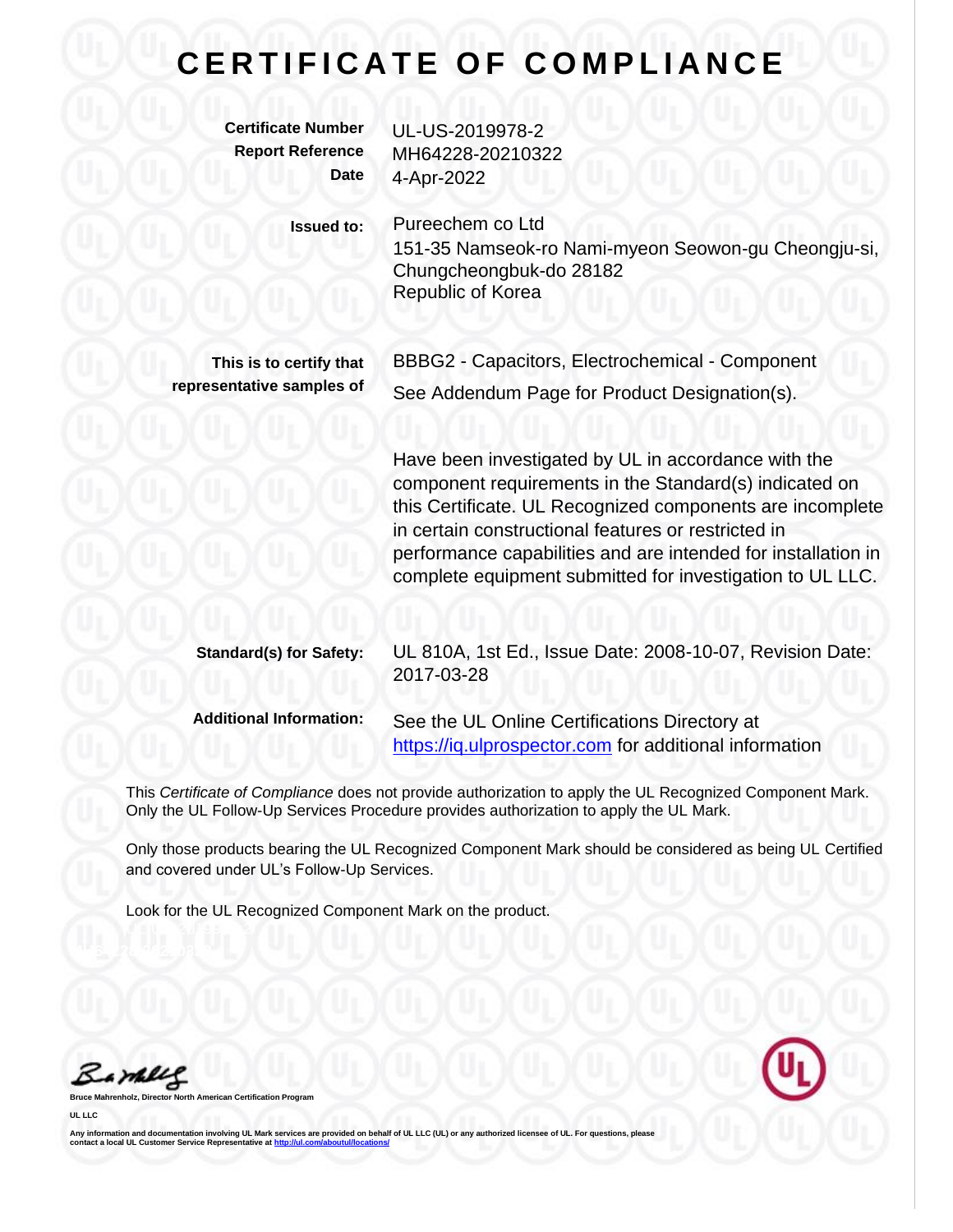## **CERTIFICATE OF COMPLIANCE**

**Certificate Number** UL-US-2019978-2

**Report Reference** MH64228-20210322 **Date** 4-Apr-2022

This is to certify that representative samples of the product as specified on this certificate were tested according to the current UL requirements

| <b>Model</b>      | <b>Category Description</b>       |
|-------------------|-----------------------------------|
| (EC(N)2.7V 100F)  | <b>Electrochemical Capacitors</b> |
| (EC(N)2.7V 10F)   | <b>Electrochemical Capacitors</b> |
| (EC(N)2.7V 15F)   | <b>Electrochemical Capacitors</b> |
| (EC(N)2.7V 25F)   | <b>Electrochemical Capacitors</b> |
| (EC(N)2.7V 33F)   | <b>Electrochemical Capacitors</b> |
| (EC(N)2.7V 3F)    | <b>Electrochemical Capacitors</b> |
| (EC(N)2.7V 50F)   | <b>Electrochemical Capacitors</b> |
| (EC(N)2.7V 5F)    | <b>Electrochemical Capacitors</b> |
| (TC(N)2.7V 100F)  | <b>Electrochemical Capacitors</b> |
| (TC(N)2.7V 10F)   | <b>Electrochemical Capacitors</b> |
| (TC(N)2.7V 15F)   | <b>Electrochemical Capacitors</b> |
| (TC(N)2.7V 25F)   | <b>Electrochemical Capacitors</b> |
| (TC(N)2.7V 33F)   | <b>Electrochemical Capacitors</b> |
| (TC(N)2.7V 3F)    | <b>Electrochemical Capacitors</b> |
| (TC(N)2.7V 50F)   | <b>Electrochemical Capacitors</b> |
| (TC(N)2.7V 5F)    | <b>Electrochemical Capacitors</b> |
| (VC(N)3.0V 100F)  | <b>Electrochemical Capacitors</b> |
| (VC(N)3.0V 10F)   | <b>Electrochemical Capacitors</b> |
| (VC(N)3.0V 15F)   | <b>Electrochemical Capacitors</b> |
| (VC(N)3.0V 25F)   | <b>Electrochemical Capacitors</b> |
| (VC(N)3.0V 33F)   | <b>Electrochemical Capacitors</b> |
| (VC(N)3.0V 3F)    | <b>Electrochemical Capacitors</b> |
| (VC(N)3.0V 50F)   | <b>Electrochemical Capacitors</b> |
| (VC(N)3.0V 5F)    | <b>Electrochemical Capacitors</b> |
| C08S-3R0-0003     | <b>Electrochemical Capacitors</b> |
| C10S-3R0-0005     | <b>Electrochemical Capacitors</b> |
| C10S-3R0-0010     | <b>Electrochemical Capacitors</b> |
| C12S-3R0-0015     | <b>Electrochemical Capacitors</b> |
| C16S-3R0-0025     | <b>Electrochemical Capacitors</b> |
| C18S-3R0-0033     | <b>Electrochemical Capacitors</b> |
| C18S-3R0-0050     | <b>Electrochemical Capacitors</b> |
| C22S-3R0-0100     | <b>Electrochemical Capacitors</b> |
| PEC02R7SN10610030 | <b>Electrochemical Capacitors</b> |
| PEC02R7SN10722045 | <b>Electrochemical Capacitors</b> |
| PEC02R7SN15612525 | <b>Electrochemical Capacitors</b> |
| PEC02R7SN25616025 | <b>Electrochemical Capacitors</b> |
| PEC02R7SN30508020 | <b>Electrochemical Capacitors</b> |
| PEC02R7SN33618032 | <b>Electrochemical Capacitors</b> |
| PEC02R7SN50510020 | <b>Electrochemical Capacitors</b> |



**Bruce Ma** 

**UL LLC**

Any information and documentation involving UL Mark services are provided on behalf of UL LLC (UL) or any authorized licensee of UL. For questions, please<br>contact a local UL Customer Service Representative at <u>http://ul.co</u>